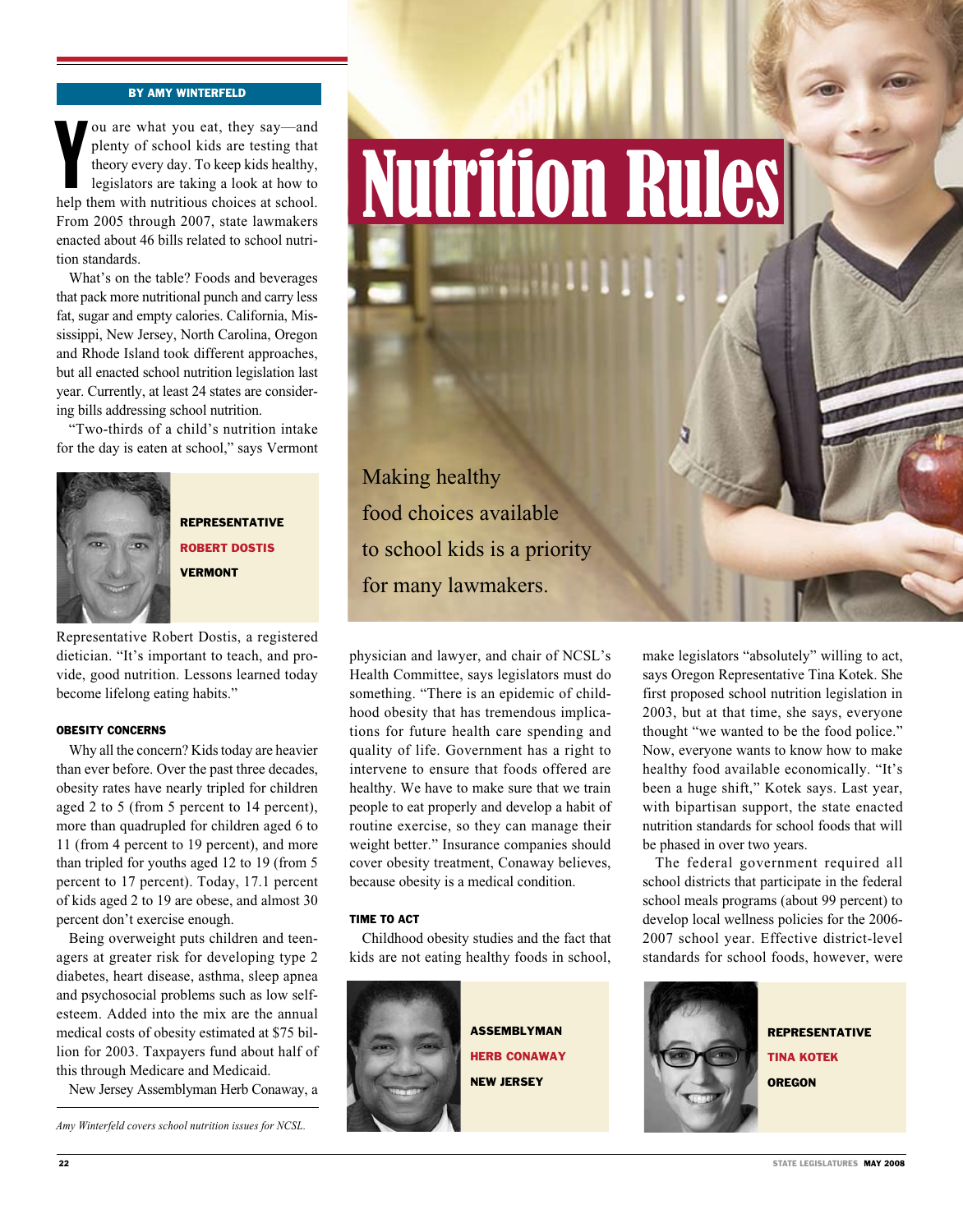

slow to develop in Oregon, Kotek says. "In 2005, we required all school districts to submit wellness policies to the state department of education. What we found was that many policies were pretty perfunctory. Very few had nutrition standards. That opened the door for statewide legislation."

#### Win-Win-Win

Kotek wanted to make sure that state policy was a win-win-win: for kids, for schools and for vendors, large and small. For kids, nutrition rules. Oregon's school nutrition standards are aimed mainly at foods sold during school breakfast and lunch periods that compete with the full meals sold through the federal school lunch and breakfast programs. À la carte entrees and snacks can contain no more than a specified percent of calories from fat, or total calories; trans fat is effectively prohibited; and snacks can have no more than 35 percent sugar by weight (except for fruits and vegetables).

For vendors, Kotek says, statewide standards will ensure there are large enough markets for healthier foods. Oregon's standards are similar to California's, and that could create a West Coast "market share," she says. A related farm-to-school program also expands markets for local farmers, fishermen, ranch-



<sup>\*</sup>Obesity is defined as body mass index (BMI) at or above the 95th percentile of the 2000 Centers for Disease Control and Prevention BMI-for-age growth charts. BMI is calculated as weight in kilograms divided by the square of height in meters.

Source: U.S. Department of HHS, Health Resources and Services Administration, Maternal and Child Health Bureau, "Overweight and Physical Activity Among Children: A Portrait of States and the Nation 2005."

ers, food manufacturers and processors, while working to put more local products in school cafeterias through coordinators in the state's departments of education and agriculture.

The state's beverage standards were developed with input from the beverage industry. "One thing that really helped us was that we had buy-in from the soft drink industry," says Kotek, "since they bought in at the national level through the Alliance for a Healthier Generation." America's leading beverage companies worked with the alliance to develop voluntary national guidelines for school beverages.

## The Money Factor

Schools get cash reimbursements from the federal government for each full meal they sell that meets its requirements. Children who purchase á la carte items are less likely to buy a reimbursable school meal. And some of these extra "competitive" foods (sodas, water ices, chewing gum, hard candy, jellies and gums, marshmallow candy, fondant, licorice, spun candy and candy-coated popcorn) are, by federal law, not allowed in food service areas during lunch periods. Twenty-six states limit when and where they may be sold beyond the federal requirements, but kids know how to buy them in vending machines or school stores during the school day.

On the other hand, schools also collect revenues from the soft drink and fast food companies that contract with them. That's why Arizona lawmakers in 2005 called for a study of competitive food revenues. When research from the Arizona Department of Education found that schools lost no revenue when healthier foods and beverages were sold during the school day, lawmakers enacted statewide school nutrition standards.

#### Nutrition Standards

School districts participating in the federal National School Lunch Program and School Breakfast Program must meet nutrition guidelines established by the U.S. Department of Agriculture that limit fat in full school meals and track protein, calcium, iron, vitamin A, vitamin C and calories. Many states, however, exceed those guidelines, which don't include specific standards for cholesterol, sodium, carbohydrates, fiber or sugar content.

According to an August 2007 report from the Trust for America's Health, 17 states set nutritional standards for school lunches,